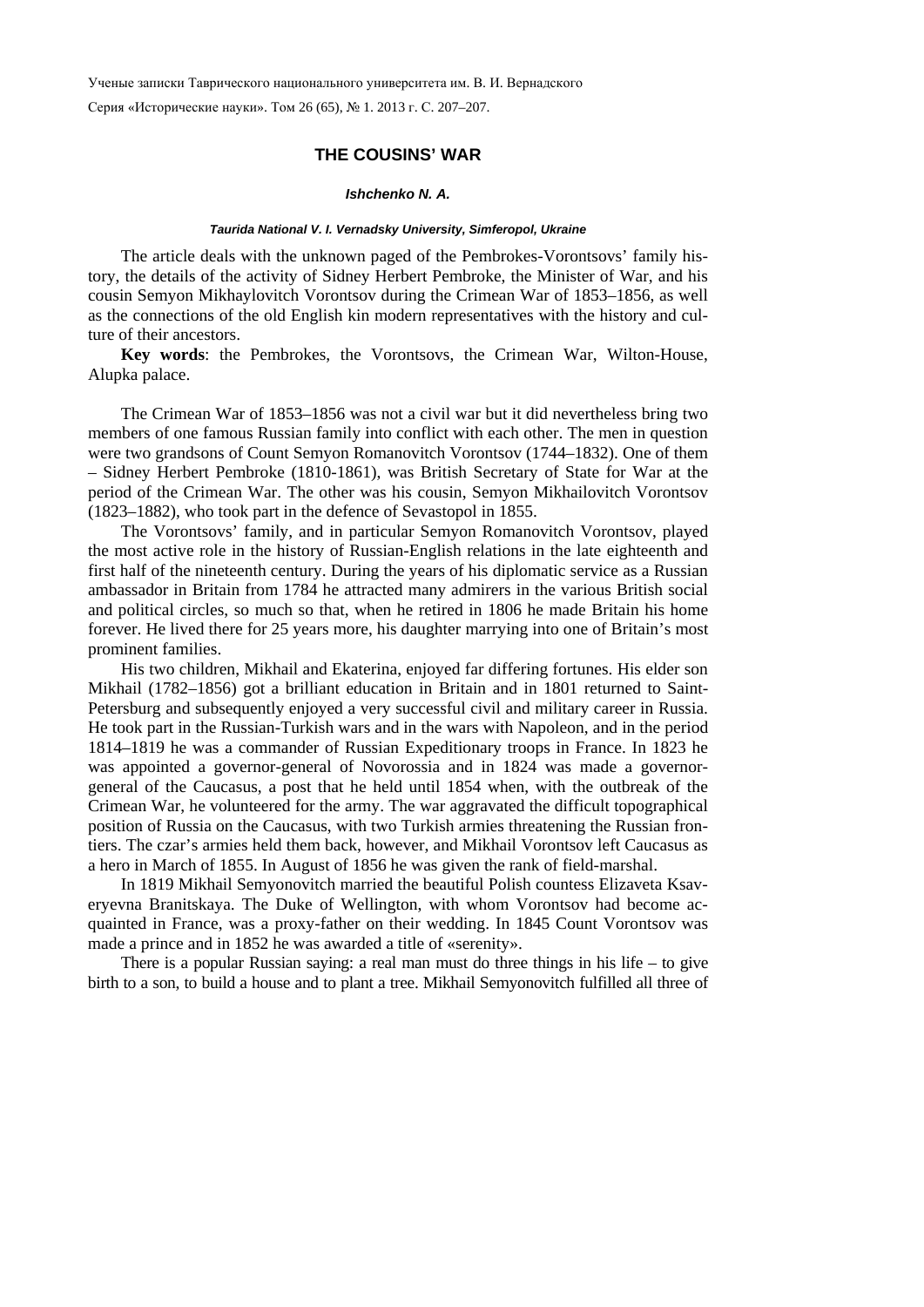these successfully. His wife gave birth to son, Semyon (1823–1882), and daughter Sophia (1825–1879), he built a magnificent palace in Alupka in 1848 and laid there out a unique park.

His sister, the daughter of Russian ambassador, Ekaterina (1783–1856) spent nearly all her life in Britain. In 1808 she became the wife of George Augustus Herbert,  $11<sup>th</sup>$  Earl of Pembroke and  $8<sup>th</sup>$  Earl of Montgomery (1759–1827). Her husband was a representative of one of the noblest aristocratic English families and an old friend of her father. That marriage was a unique case – such marriages were very rare both amidst Russian and Britain nobility. That unity between Russian aristocracy and British peerage was the second case in its way. As J. Debrett stated in 1820 in his book *The Peerage of England, Scotland and Ireland*, the first one was a marriage of Prince I.I. Baryatinsky in 1806 with Lord Sherborne's daughter Ann Margaret Datton. The marriage of Vorontsov's daughter and Earl Pembroke became possible thanks to Semyon Romanovitch's services for the British crown and his long years of residence in England.

Ekaterina was George Augustus Herbert's second wife. He became a widower at an early age and had four children after the first marriage (two of them died in their childhood). Unlike his private life, the military and civil career of the  $11<sup>th</sup>$  Earl of Pembroke was more successful. In 1773 he joined the British army. In 1782 he became a lieutenant colonel of the Royal Dragoons and in 1812 reached the rank of general. As early as in 1788 Pembroke became a member of King's Secret Council and his vice-chamberlain. In 1794 he succeeded to his father and occupied a place in House of Lords, being a governorgeneral of Wiltshire. In 1805 he became a Cavalier of the Garter order.

The new family took up their residence in Wilton House, the family estate of the Pembrokes, which was founded by William Herbert in 1544. Here, in the period from 1809 to 1819, their children were born, one son and five daughters. Ekaterina Semyonovna occupied a fitting place at English court. She had a beautiful voice and very often sang in duet with the poet T. Moore. She even presented him a number of Russian melodies for his album.

Being connected as relatives, the Vorontsovs and the Pembrokes kept up close and warm relations. Semyon Romanovitch stayed with his daughter and grandchildren in Wilton for a long time. From time to time Mikhail Semyonovitch and his family visited England and his sister. Mikhail Semyonovitch himself wrote in his «Memoirs» (in chapter «1832»): «We spent the beginning of 1832 in London with trips to Brighton where we placed our son Semyon in school and our daughter Sophia – temporarily to Miss Persey». His aide-de-camp M.P. Scherbinin recollected in the «Memoirs», published in 1876, that in the late 1830s he «went with count to England and spent a winter in Wilton, near Solsberry, in magnificent estate of countess Pembroke, sister of Mikhail Semyonovitch. The countess lived there with her son Sidney Herbert, who got his education in Oxford University and had already demonstrated his brilliant talents, and her daughters, who were distinguished by their extraordinary beauty and courtesy. This pious family presented the most pleasant picture. All its members were connected with each other with the ties of friendship and unanimous consent. «Full harmony of feelings and faiths, based on the unconditional laws of morality, ruled in that family».

Most likely, it was George Herbert who recommended his brother-in-law to engage one of the best English architects Edward Blore (1789–1879) to design the future palace in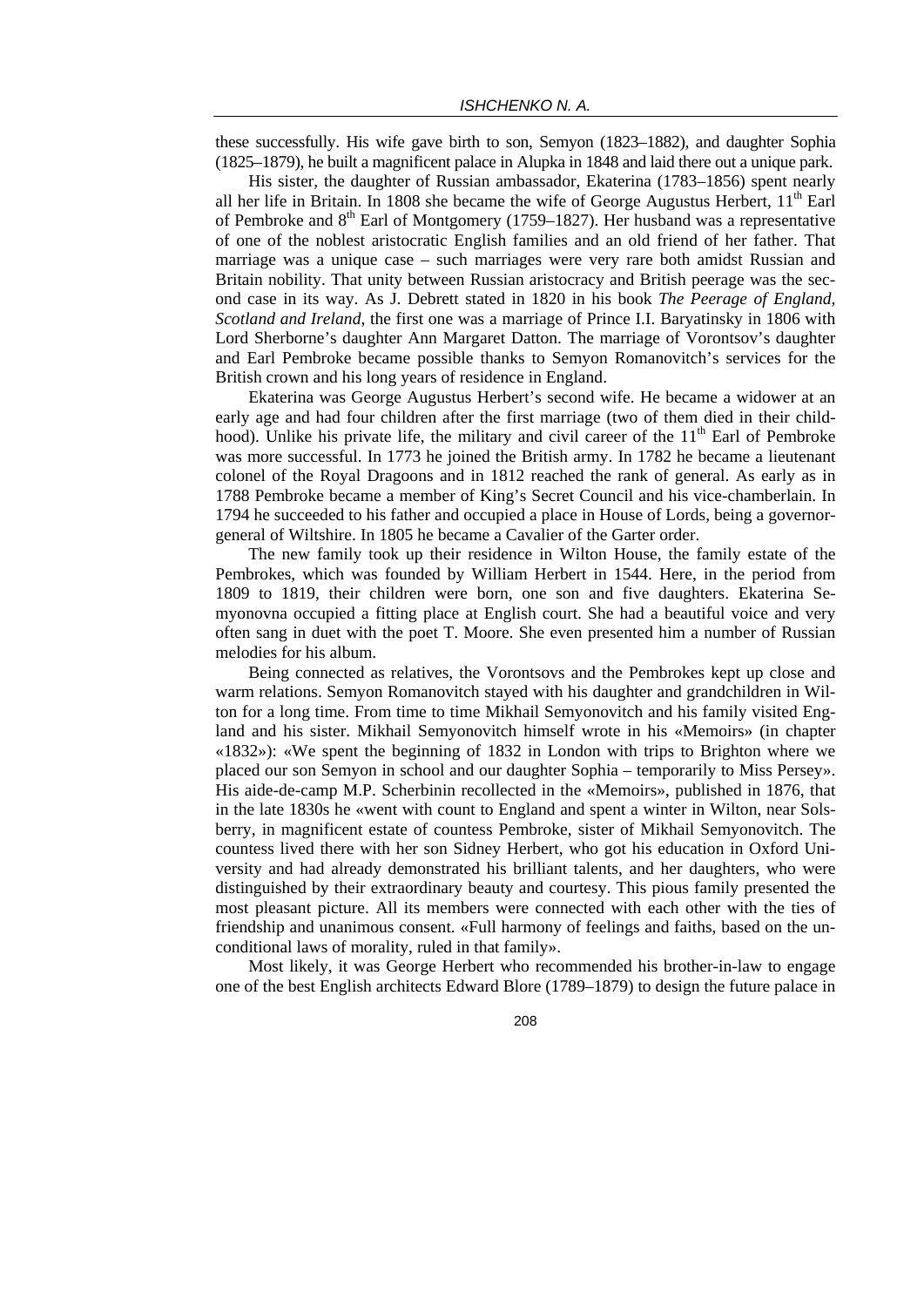Alupka. Pembroke knew Blore as a talented specialist able to fulfill an order in a short period of time because in 1831 hospital of St. Magdalene was built in Wilton according to Blore's project.

So, the younger Vorontsov's and Pembrokes knew each other very well. But what of Sidney Herbert? In the collection of Western European graphics of the Alupka palacemuseum there is his portrait, painted in the manner of mezzo-tinto by the English engraver George Raphael Ward (1798–1878) from the original portrait, painted by Francis Grant (1803–1878) in 1847. A young man is painted against a background of rural landscape with the hills, river and field paths. Classical regular features of handsome face, open look, graceful pose and elegant suit speak about inborn natural nobility of English aristocrat. His autograph, which is pasted under the portrait, was kept with care by many Vorontsovs' generations. The signs on the engraving explain that the publisher to Her Majesty Paul Colnagi, who was a friend of the Vorontsovs and the Pembrokes, made this print on November 29, 1847. Sidney Herbert's autograph proves that the young man maintained friendly relations with his Russian relatives. His mother Ekaterina Semyonovna was constantly anxious about it. In late 1830s from Russian government she obtained for her son a right to own an estate in Finland, which was left for her after the death of her father. But further events didn't favour the English aristocrat's attempt to become a Russian landowner.

Sidney Herbert started his political career as a conservative MP for Wiltshire South in 1832. In 1845–1846 he became Secretary at War under Sir Robert Peel. His activity was especially productive in the period of the Crimean campaign. From 1852 till 1855 he was Secretary of War under Lord Aberdeen. The Longstanding friendship tied Sidney Herbert and Florence Nightingale (1820–1910). Holding the progressive ideas as to the woman's role in society, it was he who sent her with 38 nurses to Scutari to care for the soldiers.

The Secretary at War has got a tough time during the Crimean War. Health of Sidney Herbert was failing under the pressure of his job. According to the public opinion, he mismanaged the Crimean War. In January 1855, the government of Lord Aberdeen fell, largely because of its mishandling of the war and he lost his position in the War Office. From February 2 till February 28, 1855 he was Home Secretary, from March till May 1855 – Secretary at Colonial Affairs. In 1856 he was in favour of military reform and some expected him to become a Prime Minister. In 1859 he became Secretary at War for the last time under Lord Palmerston. In 1861, the year of his untimely death, he was awarded with a title of «baron» with a right to be in sessions in the House of Lords.

In 1846 Sidney Herbert married his childhood love Elizabeth Ashe, a Court-Repingham, the daughter of General a Court, who became a famous correspondent of many high society ladies' magazines as it was stated in «Who is Who» in 1910. She also supported Florence Nightingale's campaign to show that women should be allowed to nurse men. After her husband's death she met Florence in Rome and they became friends. In the gothic hall of Wilton House stands a sculptural portrait of Florence Nightingale and everybody can see her white armband with red border. The text, written by Sidney Herbert, is fastened to it and runs: «Sign, which Florence Nightingale and all the nurses in the army hospitals wore during the Crimean War».

Sidney Herbert's activity as Secretary at War during the Crimean War divided the united family into two expostulated camps and painfully resounded in the hearts of his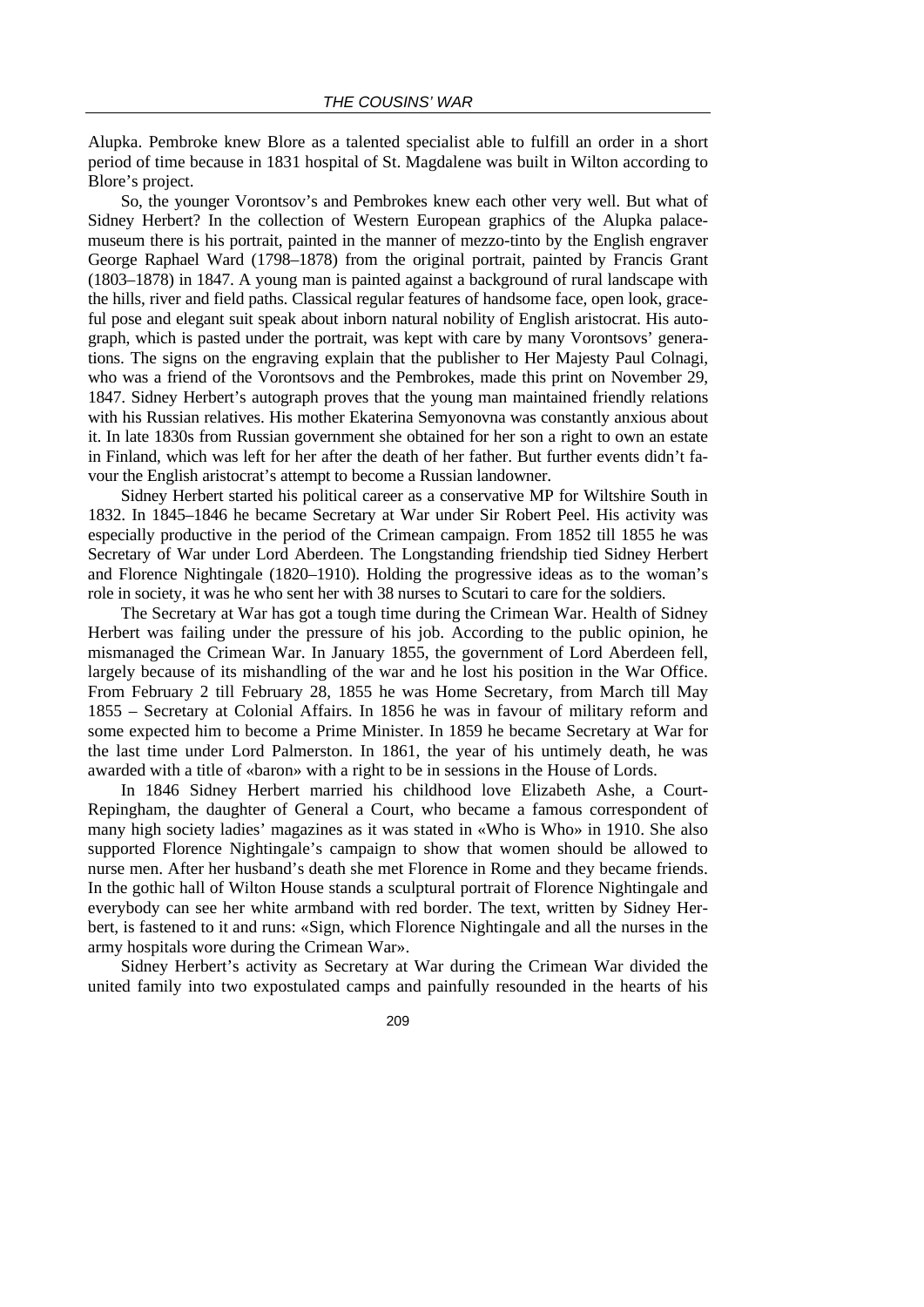Russian relatives. His cousin Semyon Mikhailovitch Vorontsov, the only son of Mikhail Semyonovitch, got his education in Russia. In 1842 he graduated from lyceum in Odessa and worked at War Office. In October 1847 titular councellor (the lowest civil rank in tsar's Russia) prince Semyon Mikhailovitch, bearing the court title of, «gentleman of the monarch's bed-chamber», was sent to Life Guards Preobrazhensky regiment and appointed aide-de-camp to His Emperor Majesty. Usually an appointment to Retinue «was given for the charge of combatant forces into proper order, for outstanding distinguished services and selfless fulfillment of one's duties». But at that period Semyon Mikhailovitch was said «not to be distinguished with any talents». There is documentary evidence that he was given the retinue rank for his father's services. In Nicholas' prescripts, addressed to the name of prince Mikhail Semyonovitch Vorontsov, it was stated: «Recollecting that the initial field of your services was the civil one and that you changed it for the military service following your own wish in the region, where your son, prince Semyon, was constantly with you, sharing all the hardships and difficulties of war, I couldn't deny myself a pleasure to direct his service to the way you follow. That's why I appointed your son my aide-de-camp and enlisted him in Life Guards Preobrazhensky regiment for staying with you. I hope that he'll follow his brave father's footsteps and, like he, become a worthy and excellent warrior». Being a commander of Kurinsky foot regiment on the Caucasus, Semyon Mikhailovitch took part in many military operations. In 1851 Khadzhi-Murat came down to him from the mountains and surrended to Russians.

That period in the life of Semyon Vorontsov was coloured by two events, which were considered among the happy events in the life of family and were specially noted by Mikhail Semyonovitch Vorontsov in his «Memoirs». On August 26,1851 in Alupka palace Semyon Vorontsov married the widow of colonel Spolypin Maria Vasilyevna, born Princess Trubetskaya. On October 1, 1852 «Vorontsov, Prince Semyon Mikhailovitch, commander of M. Vorontsov's Chausseur regiment, aide-de-camp, colonel was promoted Major-General for his distinguished services against mountaineers».

Contemporary opinions differ on Semyon Mikhailovitch. One of them gave him deteriorative characteristics, calling him «a man not interesting at all, sluggish and flabby», which «didn't resemble his father neither in appearance nor in soul. Others mentioned the prince's practical mind and his bravery. Somehow or other, Semyon Mikhailovitch was a defender of Sevastopol. The letter of A. O. Smirnova from September 1855 is an evidence of it: «These 11 months of Sevastopol siege was a real nightmare. Vorontsov (Prince Semyon Mikhailovitch) was wounded more badly than I was told: he's got a contusion with a bomb splinter». And further: «He (Prince A. I. Baryatinsky, head of Caucasian corps during the Crimean War) respects Semyon Vorontsov and is very happy that at last he's got the brigade he asked for at the beginning of the war. He saw him in an affair in the Caucasus where he was prepared to sacrifice his life. He told me: «We've got enough generals for parades; Semyon Mikhailovitch is not suited for the parade generals; he is a military and battle general. I don't tell you that he is a military leader, but they are so few». Semyon Vorontsov finished the war in the rank of aide-de-camp general, which was given to him on December 6, 1856.

The cognate relations of the Vorontsovs and the Pembrokes played a positive role in the fortunes of the Alupka palace in the period of the Crimean War. The names of the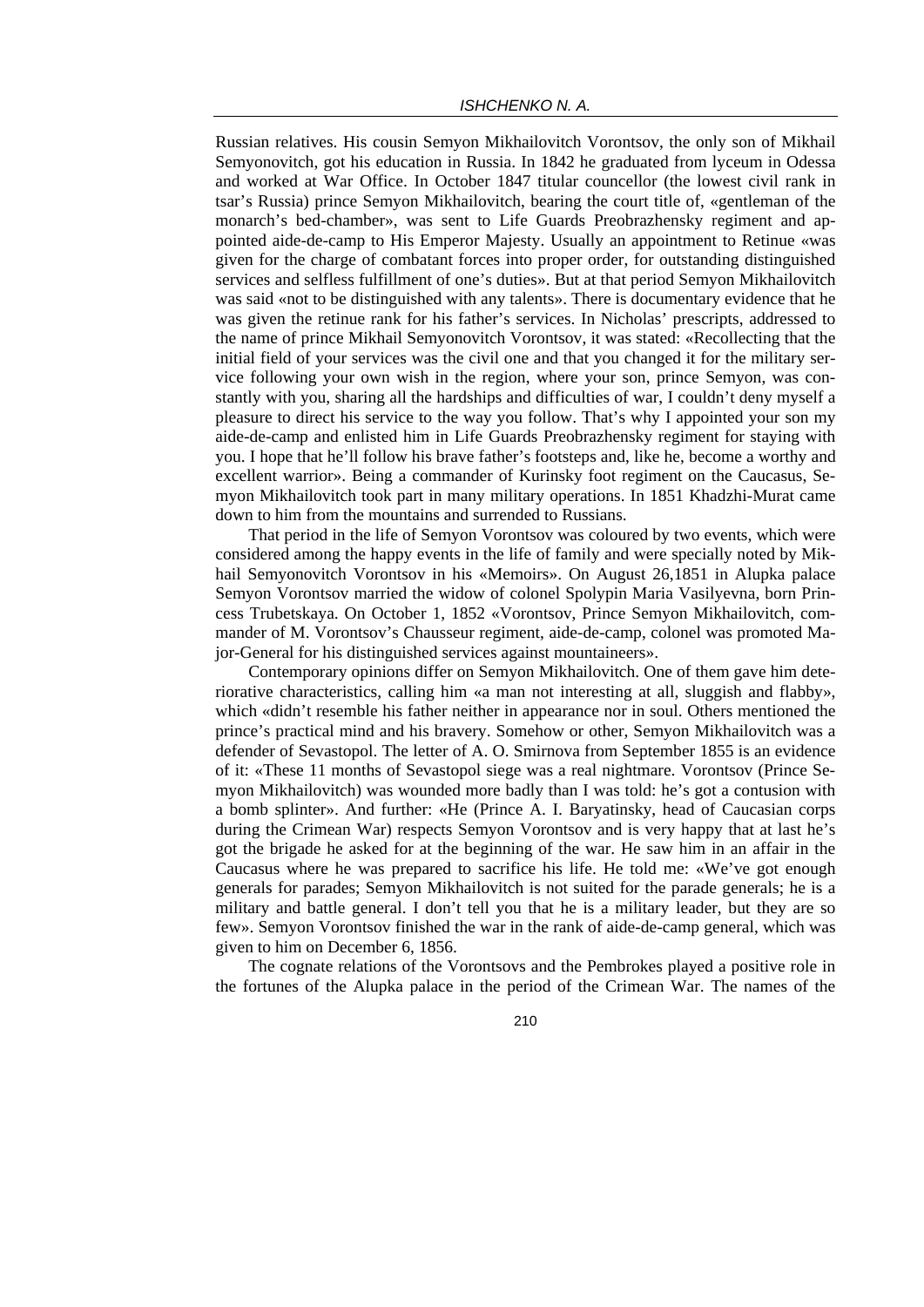owners of the Crimean estates were well known for the allies not only from the Tatar guides but also mainly from the pages of numerous guide-books, travelers' descriptions and engravings, replicated in Europe before the war. Captain William Jess, having seen this palace shortly before the Crimean War, complained in his book «Russia and the War» that Edward Blore has erected the monument to his glory too far from England. So, the civilized Britain in non-civilized Russia regarded it as their duty to preserve a masterpiece of English palace and park art. Besides, there was a portrait of Queen Victoria in Alupka palace, which she, at that time – a young girl, herself presented to Mikhail Semyonovitch Vorontsov. The wise prince ordered the portrait to be hung in the honorary place so that the one, entering his palace, could see it at once.

Somehow or other, when Britain soldiers landed in Alupka they spared it, being restrained by with respect for the great services of its owner in England, the English character of both the palace and park around it, and the portrait of Queen Victoria which was displayed quite promonently.

By a strange coincidence the last year of the Crimean War – 1856 – saw the death of both brother and sister, Prince Mikhail Vorontsov and Lady Pembroke. The war, which separated their children, advanced the deaths of the parents. A thread, which connected the closely-related people, was broken. The Prince died in November in Odessa, Lady Pembroke in March in Wilton. He was buried in Odessa cathedral, she in Wilton parish church, to which she contributed so much during her life.

After his father's death Semyon Mikhailovitch inherited a large Alupka entailed estate and proved to be a diligent landowner, especially in wine-growing and wine-making. The wines of his southern coast estates gained a well-deserved reputation and, as they say, excelled the foreign ones in quality. The mayor of Yalta of that time V.A. Rybitsky stated that Emperor Alexander II, when staying in Livadia, «often went to Alupka to have afternoon tea».

Family relations between the Russian and English cousins were not, fortunately, broken after the Crimean War. The Head of Alupka Palace exposition department Galina Filatova has found in the palace an interesting photograph with the dedicatory inscription on it: «For Simon Woronzow from Ema de Vessey». Emma Herbert, Sidney Herbert's youngest sister (1819–1884) married Viscount de Vessey from Lakes Abbey in Ireland in 1839. An old gentleman in the picture is her husband, a young lady – her daughter Fanny.

One of the richest Crimean landowners, the first Mayor of Odessa Semyon Mikhailovitch Vorontsov died on May 6, 1882 in Saint-Petersburg. He was buried in Alexandro-Newskaya lavra. The year after his death an old friend of his family Vladimir Poltoratsky noted in his diary: «The late prince Semyon Mikhailovitch Vorontsov represented an odd mixture of crazy generosity and dirty stinginess, jealousy and unbelief with boundless trustfulness». Let us leave this opinion to the conscience of his contemporary and recollect that it was Semyon Mikhailovitch who initiated the publication of «An Archive of Prince Vorontsov». Thus, his name was immortalized with this unique edition of the written sources of the XVIII–XIX centuries.

Semyon Mikhailovitch died childless and thus the ancient line of the Vorontsovs died with him. After his death the life of Alupka entailed estate was frozen for 20 years. Only in 1904 the new owner came to it – the Vorontsovs-Dashkovs, the representatives of the offshoot of the Vorontsov's kin.